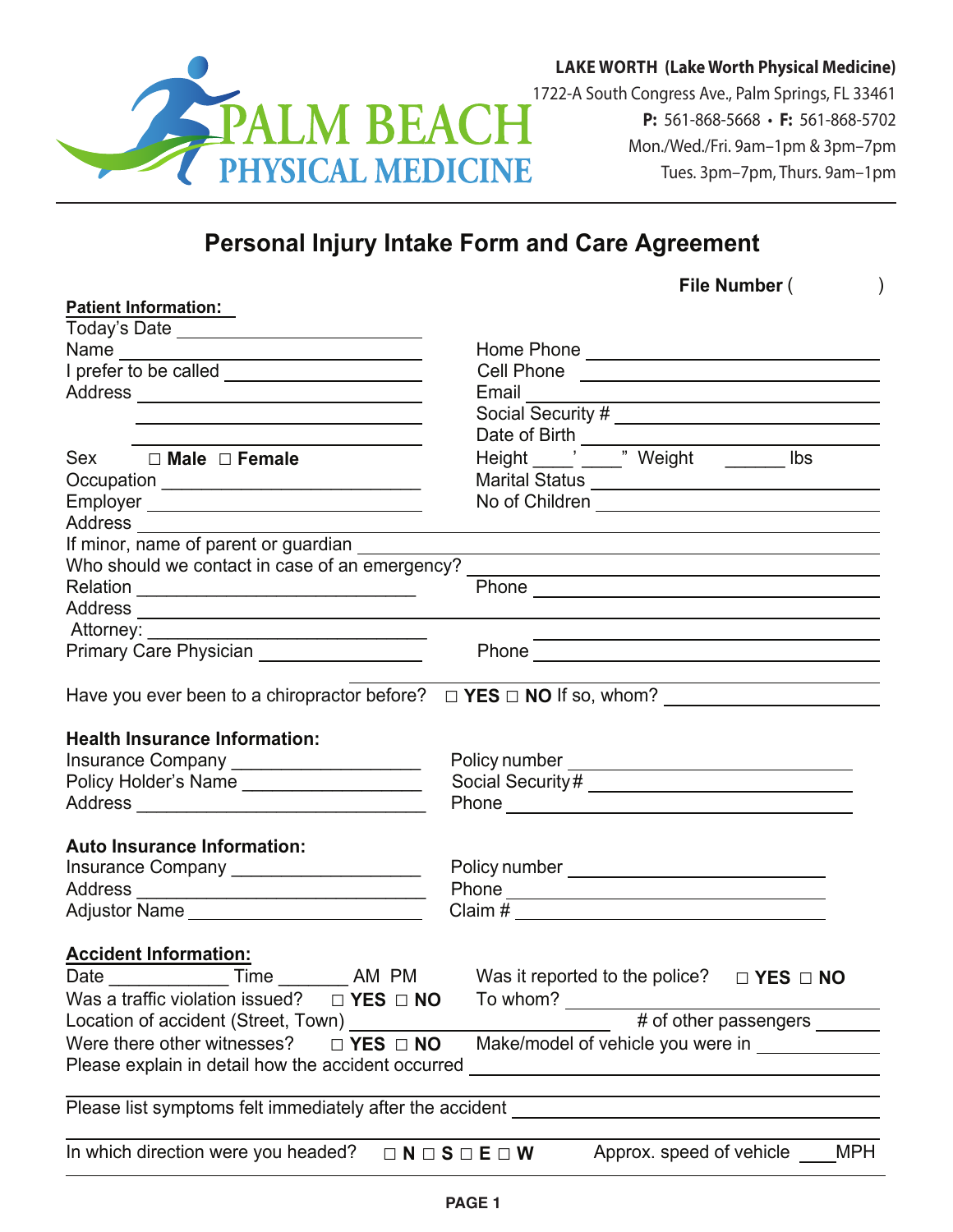

**LAKE WORTH (Lake Worth Physical Medicine)**

**P:** 561-868-5668 • **F:** 561-868-5702 Mon./Wed./Fri. 9am–1pm & 3pm–7pm Tues. 3pm–7pm, Thurs. 9am–1pm *Dr. Ryan Grand and Dr. Michael Bahr*

|                                  | Did the impact to your vehicle come from the: $\Box$ FRONT $\Box$ REAR $\Box$ RIGHT $\Box$ LEFT $\Box$ OTHER |                                                                  |                                       |
|----------------------------------|--------------------------------------------------------------------------------------------------------------|------------------------------------------------------------------|---------------------------------------|
|                                  | During impact, were you facing:  □ RIGHT □ LEFT □ FORWARD                                                    |                                                                  |                                       |
|                                  | Were you $\Box$ <b>AWARE</b> or $\Box$ <b>SURPRISED</b> by the impact?                                       |                                                                  |                                       |
|                                  | Were you the $\Box$ DRIVER $\Box$ FRONT SEAT PASSENGER $\Box$ BACK SEAT PASSENGER?                           |                                                                  |                                       |
|                                  | Were you wearing a seat belt? $\Box$ SHOULDER HARNESS $\Box$ LAP HARNESS                                     |                                                                  |                                       |
|                                  | Was the vehicle equipped with air bags? $\Box$ YES $\Box$ NO Did they inflate? $\Box$ YES $\Box$ NO          |                                                                  |                                       |
|                                  | Were your brakes? $\Box$ applied $\Box$ partially applied Hands on wheel? $\Box$ BOTH hands $\Box$ ONE hand  |                                                                  |                                       |
|                                  |                                                                                                              |                                                                  |                                       |
|                                  |                                                                                                              |                                                                  |                                       |
|                                  |                                                                                                              |                                                                  |                                       |
|                                  | Did the accident render you unconscious? $\Box$ YES $\Box$ NO If yes, for how long?                          |                                                                  |                                       |
|                                  |                                                                                                              |                                                                  |                                       |
| <b>Post-Injury Information:</b>  |                                                                                                              |                                                                  |                                       |
|                                  | Have you seen any other doctor(s) since the accident? $\Box$ <b>YES</b> $\Box$ <b>NO</b> Name $\Box$         |                                                                  |                                       |
|                                  | When did you go? $\Box$ IMMEDIATELY $\Box$ NEXT DAY $\Box$ 2 DAYS PLUS                                       |                                                                  |                                       |
|                                  | How did you get there? $\Box$ AMBULANCE $\Box$ PRIVATE TRANSPORTATION                                        |                                                                  |                                       |
|                                  |                                                                                                              |                                                                  |                                       |
|                                  | Was he/she a: $\Box$ D.C. $\Box$ M.D. $\Box$ D.O. $\Box$ D.D.S.                                              |                                                                  |                                       |
|                                  | Please describe any treatment you received                                                                   |                                                                  |                                       |
|                                  | Were X-Rays done? $\Box$ YES $\Box$ NO An MRI? $\Box$ YES $\Box$ NO CAT scan? $\Box$ YES $\Box$ NO           |                                                                  |                                       |
|                                  |                                                                                                              |                                                                  |                                       |
|                                  |                                                                                                              |                                                                  |                                       |
|                                  | Are your work activities restricted as a result of your injury? $\Box$ YES $\Box$ NO                         |                                                                  |                                       |
|                                  | Indicate the symptoms that are a result of this accident:                                                    |                                                                  |                                       |
|                                  |                                                                                                              |                                                                  |                                       |
|                                  |                                                                                                              |                                                                  |                                       |
|                                  | $\square$ HEADACHE(S) $\square$ NUMB HANDS/FINGERS $\square$ FATIGUE $\square$ LOW BACK PAIN                 |                                                                  |                                       |
| □BLURRED VISION □TENSION         |                                                                                                              | □CHEST PAIN □BACK STIFFNESS                                      |                                       |
|                                  | □BUZZING IN EAR □NECK PAIN USHORT BREATH □LEG PAIN                                                           |                                                                  |                                       |
|                                  | □EARS RINGING □NECK STIFF                                                                                    |                                                                  | <b>□STOMACH UPSET □NUMB FEET/TOES</b> |
| <b>DOTHER</b>                    |                                                                                                              |                                                                  |                                       |
|                                  | Did you ever experience similar symptoms prior to the accident?                                              | $\Box$ YES                                                       | $\square$ NO                          |
|                                  | Has your condition $\Box$ IMPROVED $\Box$ WORSENED or $\Box$ STAYED SAME since the accident?                 |                                                                  |                                       |
| Is your condition affecting your |                                                                                                              | $\Box$ WORK $\Box$ SLEEP or $\Box$ DAILY ROUTINE? Please explain |                                       |
|                                  |                                                                                                              |                                                                  |                                       |
|                                  | Please indicate your degree of difficulty (on a scale of 1-10, with 1 being comfortable, 5 being             |                                                                  |                                       |
|                                  | uncomfortable, and 10 being painful) in performing the following activities: overall daily function _/10     |                                                                  |                                       |
| Lying on Back                    | Lying on Side                                                                                                | Lying on stomach                                                 | Sitting                               |
| Standing                         | Stretching                                                                                                   | Lovemaking                                                       | Walking                               |
| Running                          | <b>Sports</b>                                                                                                | Working                                                          | Lifting                               |

\_\_\_ Bending \_\_\_ Kneeling \_\_\_ Pulling \_\_\_Reaching

How many hours are in your normal workday?